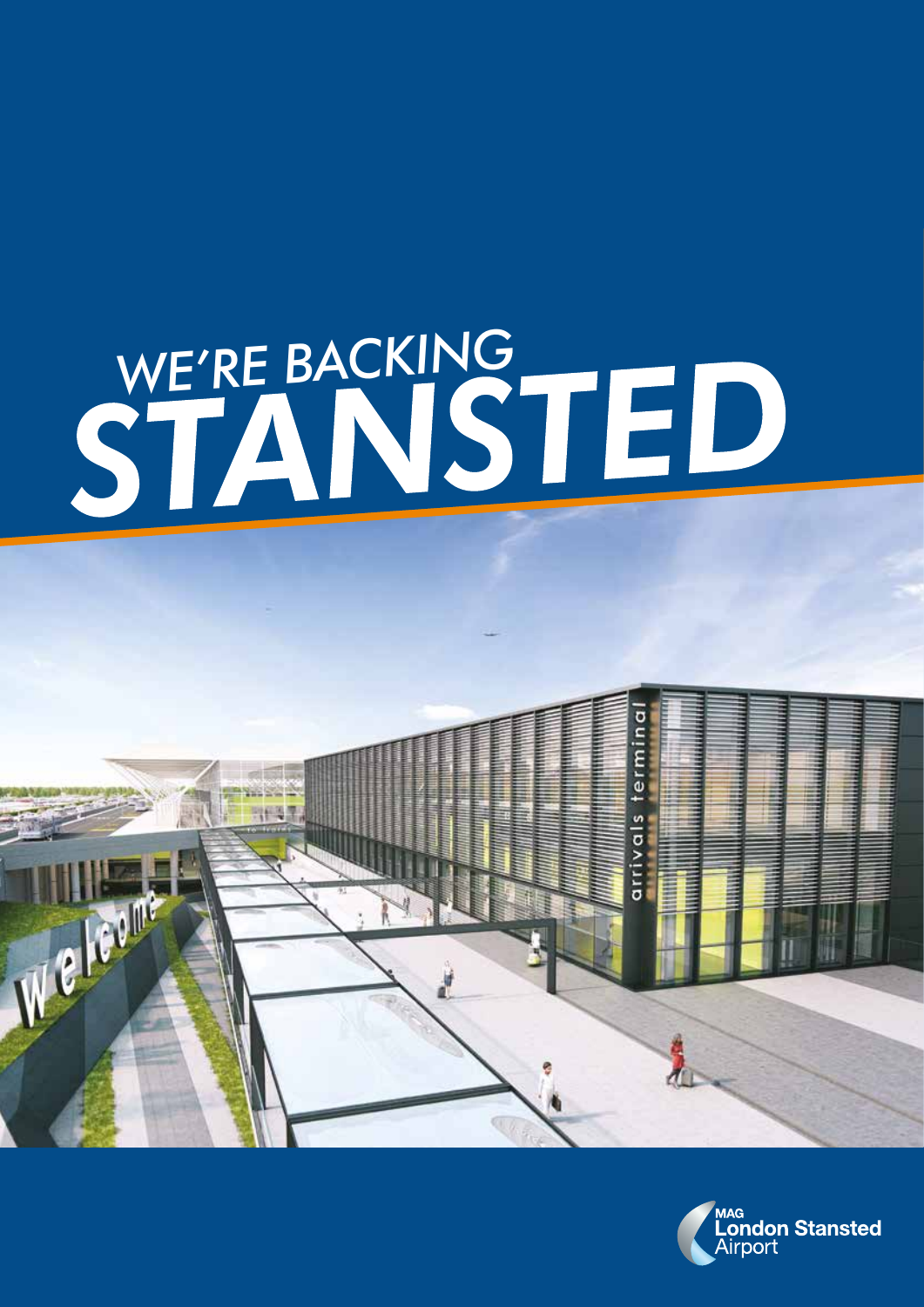

proud to be the fastest growing major airport in the UK and is almost unrecognisable from the one which MAG acquired in 2013.

We have invested £150m in upgrading the terminal, added nearly 10 million passengers per year, virtually tripled the number of airlines and added over 40 new routes - and in doing so have brought a new ambition to the airport.

But this is only the beginning for us – Stansted has real momentum and we are predicting continued strong and sustainable growth and expect to reach our current permitted limit on passenger numbers in the early 2020s. We have evolved in a phased and managed way over the last 25 years, and we believe that it is the right time to set out the framework for the next phase of the airport's growth.

We are seeking permission from Uttlesford District Council to allow the airport to make best use of our single runway, within our pre-existing flight limits and agreed noise footprint. A new Arrivals Terminal will be the centrepiece project of our £600 million transformation and this further investment will improve the airport experience for passengers and crucially ensure that the wider economic benefits that flow from our operation continue to be felt in our local region.

We have been overwhelmed by the hundreds of local residents, businesses, staff and other stakeholders who have already demonstrated their support for our future vision and recognise the positive impact that the airport has on their lives and communities.

With the Planning Committee date approaching, we are urging you to support your local airport if you have not done so already. For more information, please visit www.ourstansted.com.

Ken O'Toole Chief Executive, London Stansted Airport

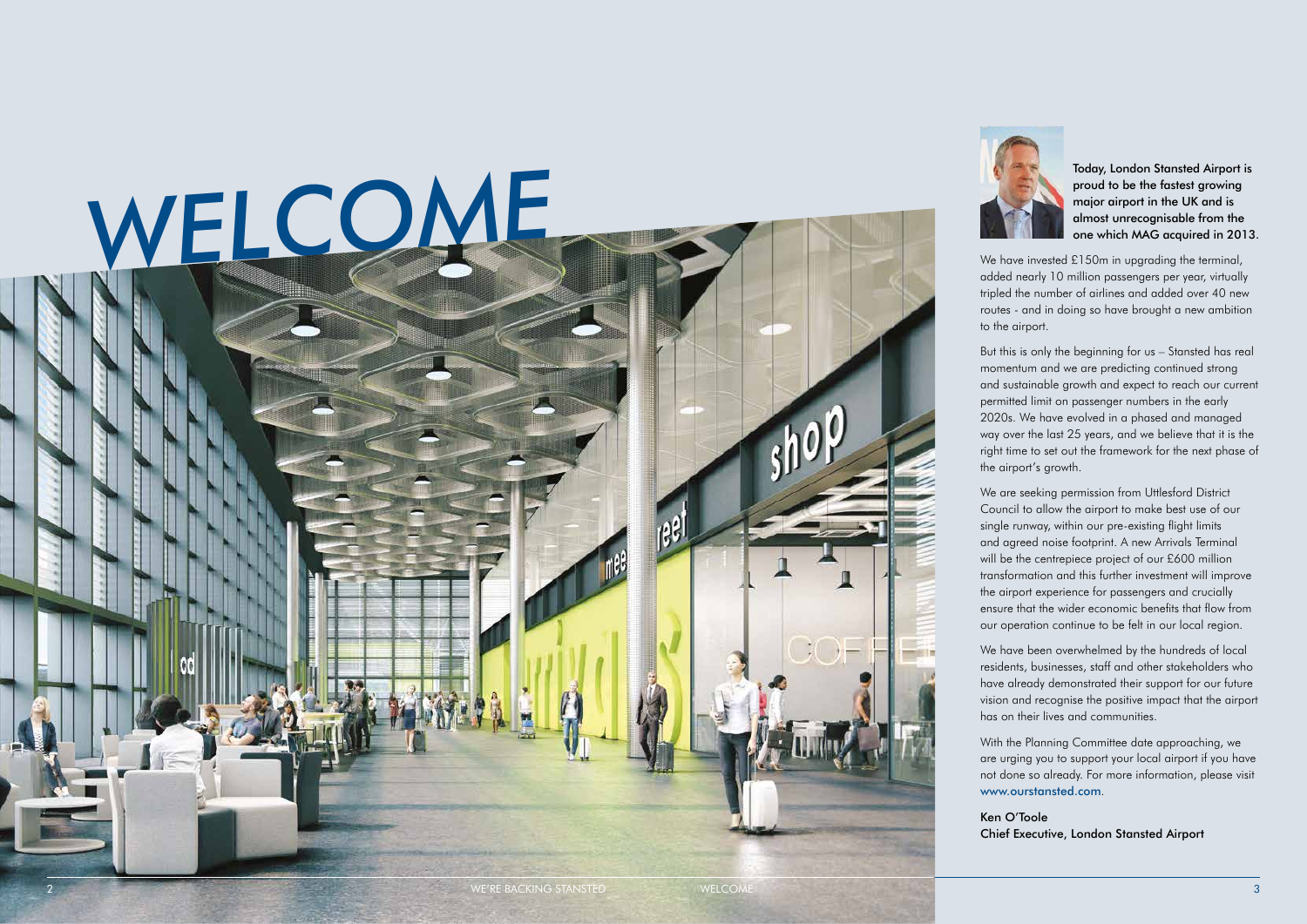**TO STIMULATE OUR LOCAL ECONOMY**

# *WE'RE BACKING STANSTED*





*London Stansted is very much an asset for the growth of the economy of Essex,* 

*the surrounding areas of the East of England and the UK as a whole and its ever increasing connectivity is a major attraction to companies looking to establish a presence or further develop their business. Invest Essex supports an engine of growth within the Essex economy.* 

J 5 ,

David Rooke, Location Services Director, Invest Essex

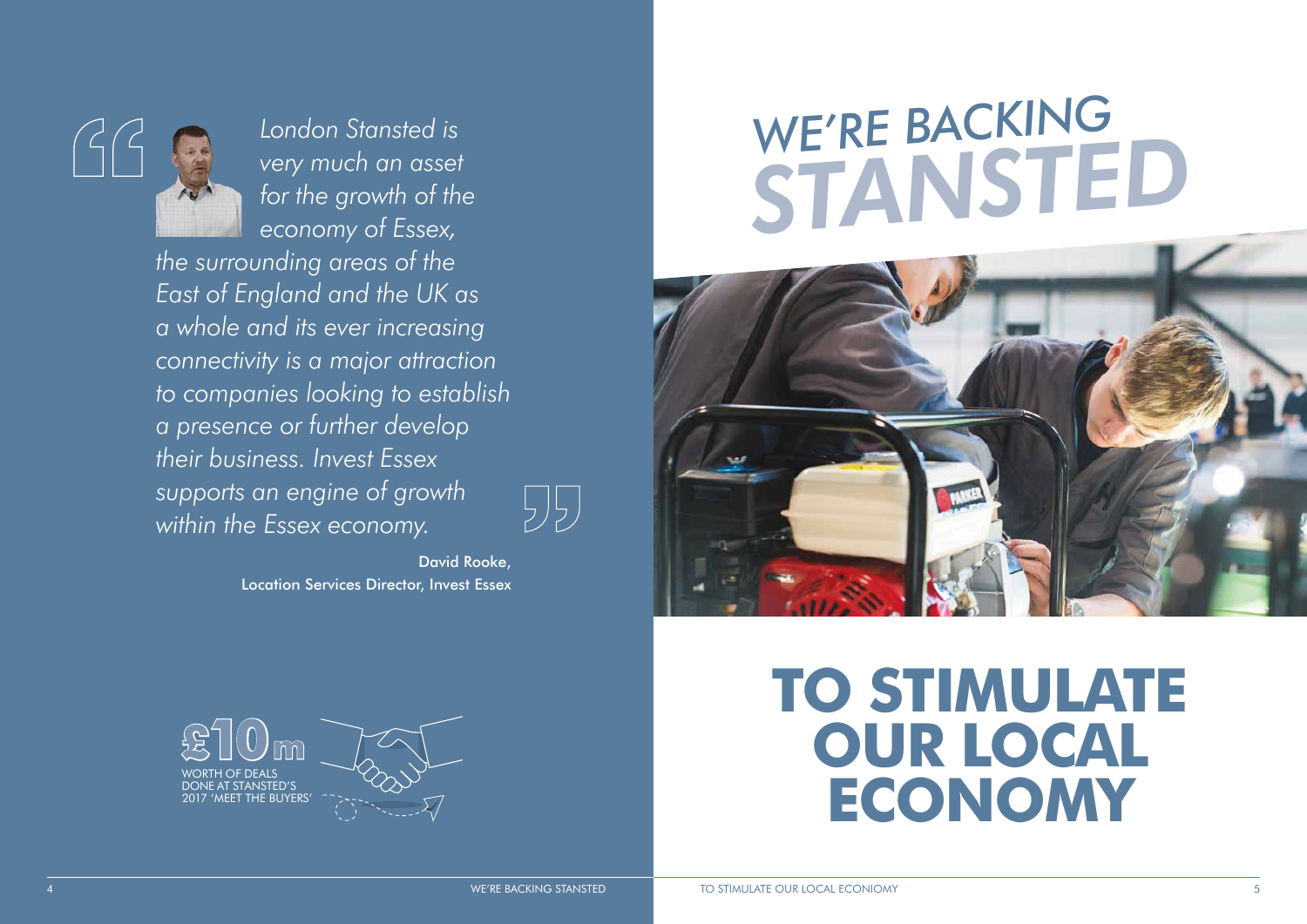### **TO INVEST IN OUR REGION'S FUTURE**



*Harlow College is proud to be working with London Stansted Airport to run the* 

*unique new college at the airport. We firmly believe in providing students with a clear line of sight to the workplace and excellent career opportunities and the growth of London Stansted Airport will benefit young people and adults drawn from across Essex to enter the workforce in sustainable local environment.* 

Karen Spencer, Principal, Stansted Airport College



## *WE'RE BACKING STANSTED*



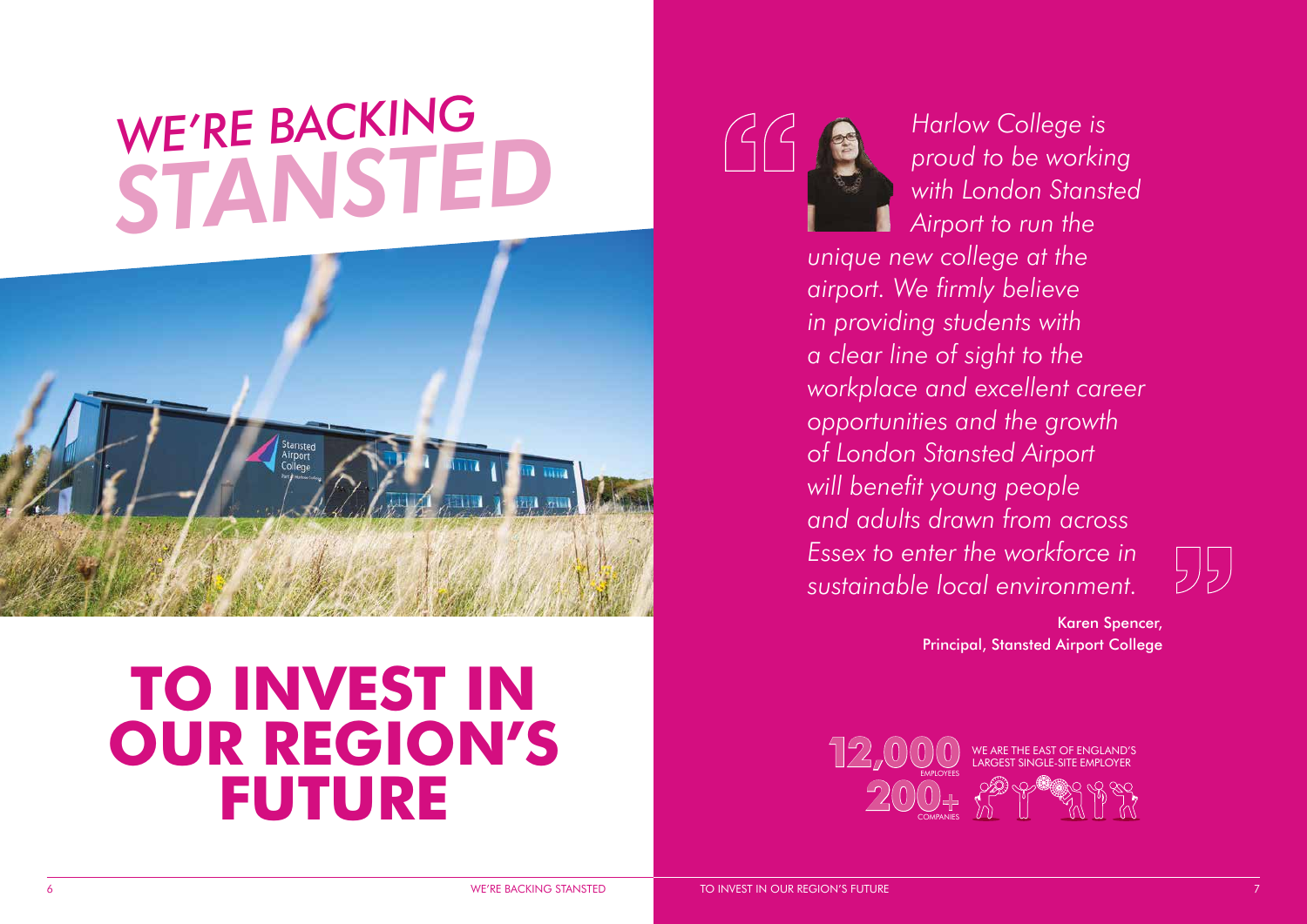*Access to a global footprint that is close to our office location and the homes of our staff is a key enabler of our continued engagement with the region's growth, ability to deliver our company's global strategy and capacity to attract and retain talent as well as build relationships with wide-ranging business partners.*

> Dr Andy Williams, VP Cambridge Strategy and Operations, **AstraZeneca**

> > **TO BRING BUSINESS INTO THE REGION**





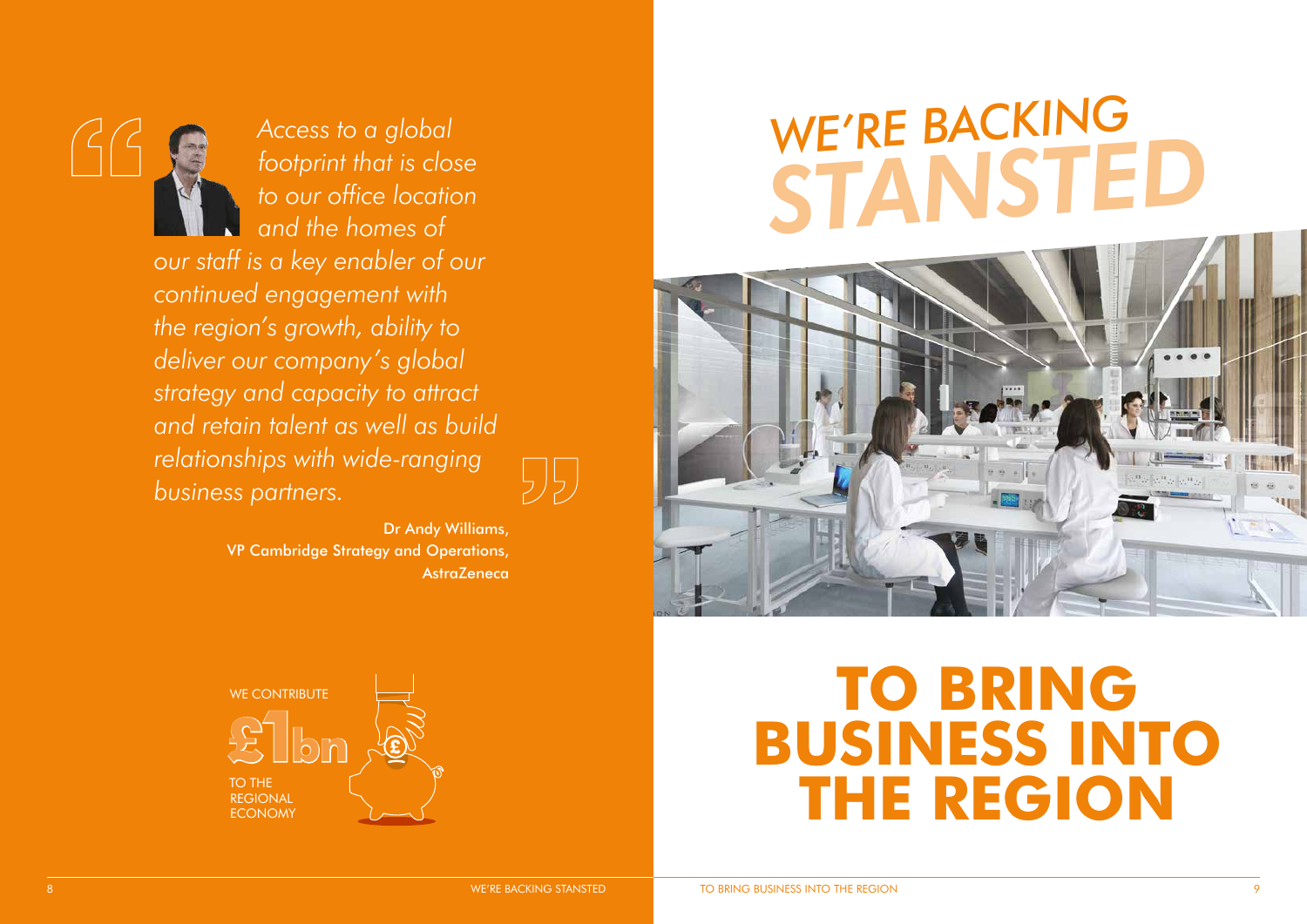### **TO CREATE OPPORTUNITIES FOR LOCAL PEOPLE**

# *WE'RE BACKING STANSTED Enrolling in an apprenticeship*



*scheme has given me the room to work in an industry I've always been interested in, as well as the opportunity to be guided by professionals. I have truly loved every minute of the past four months and I couldn't recommend it enough. And the discount in World Duty Free is a real perk!*

> Ellie Miller, Local resident, Creative and Digital Media Apprentice at London Stansted Airport



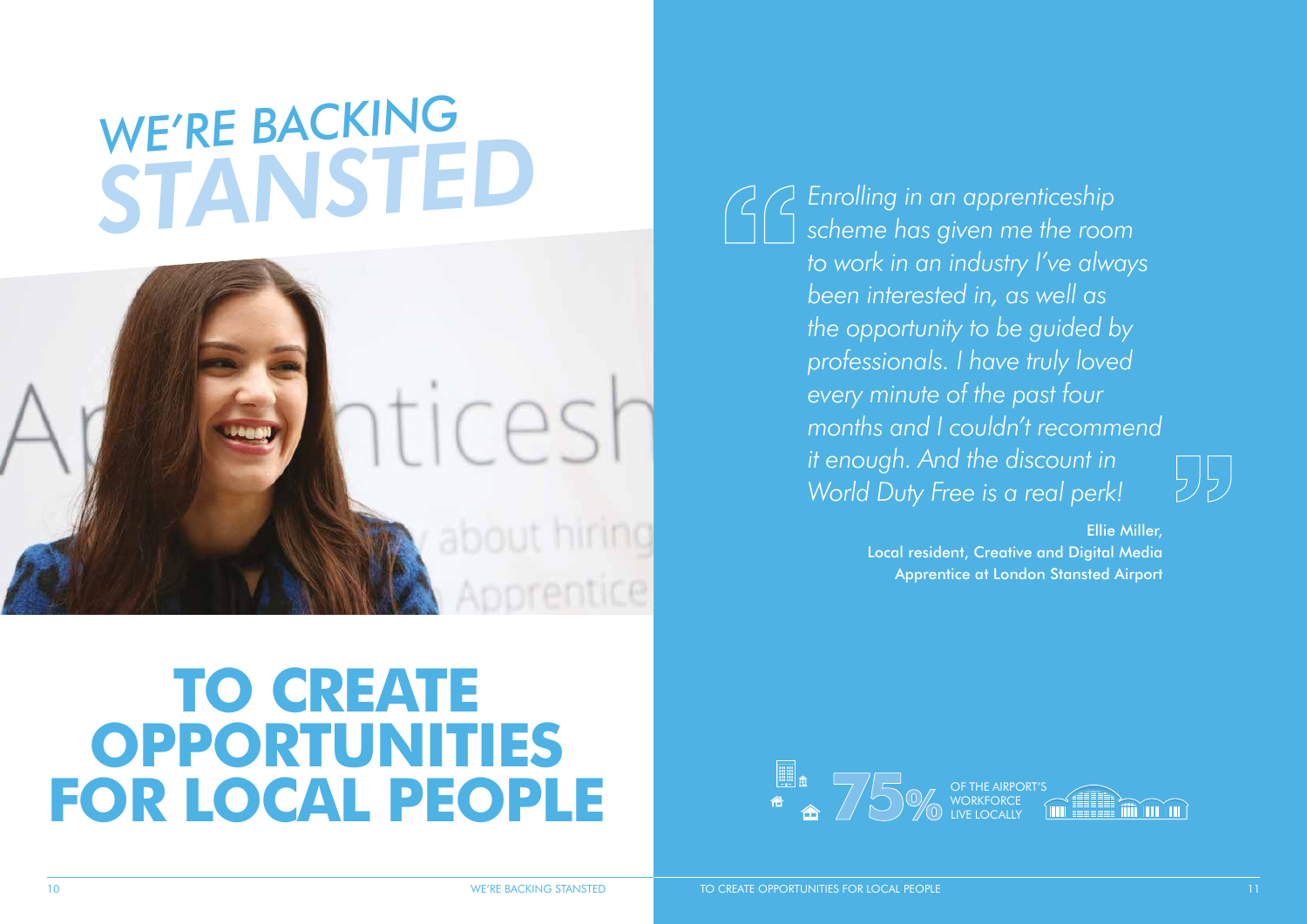### **TO BE A COMMUNITY CHAMPION**

# *WE'RE BACKING STANSTED*





*My son has been to the Aerozone Education Centre and was overwhelmed with excitement about the history of the airport and the career opportunities available in the future – all local schools should take advantage of this free facility provided by the airport.*



Local resident, Bishop's Stortford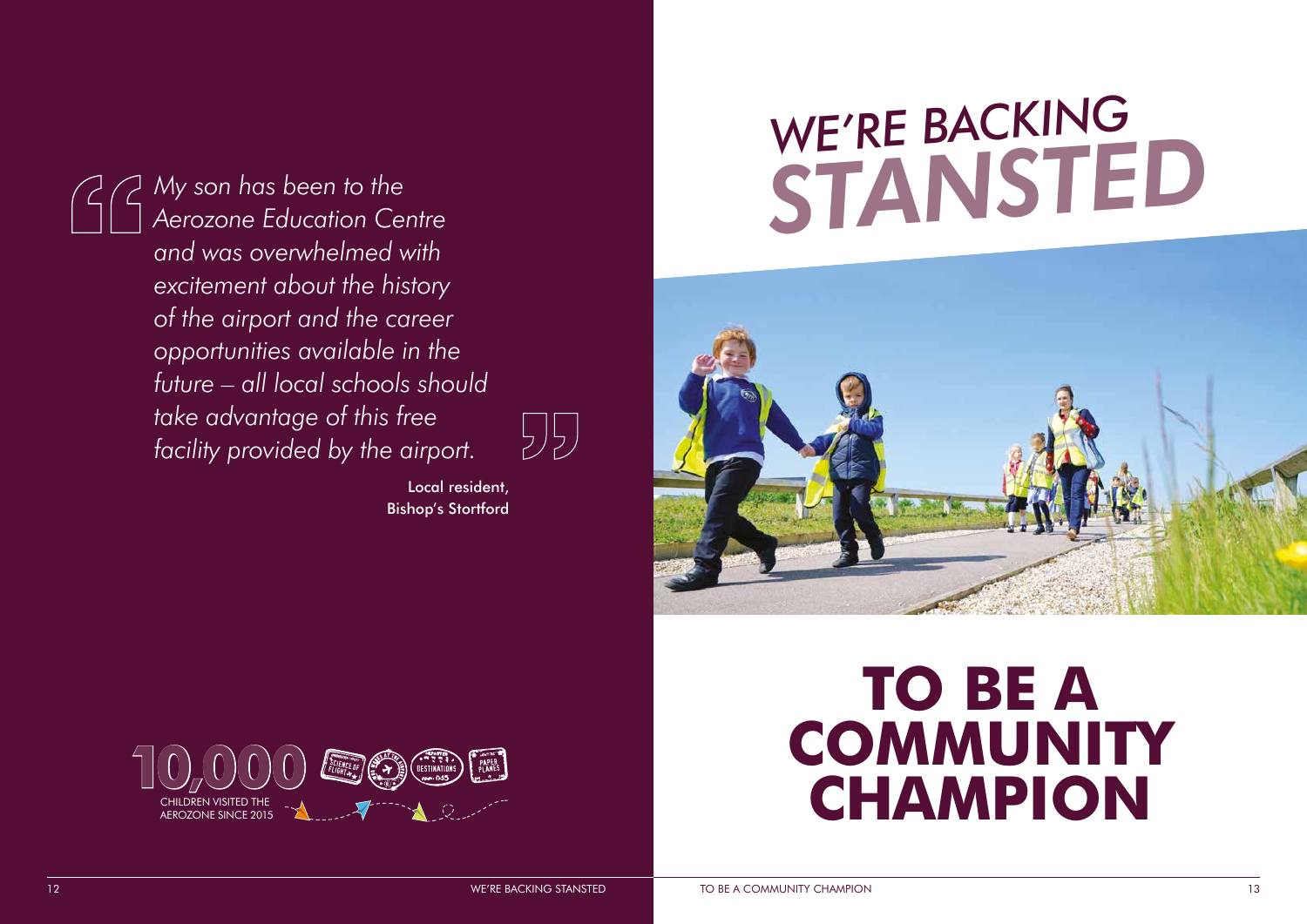**Adnams Southwold Air Corsica Airport Bus Express Anchor AstraZeneca Aviation GSA UK BNP Paribas Estate on behalf of Royal Mail Cambridge Biomedical Campus Cambridge Network Cambridgeshire Chamber of Commerce Caviar House Airport Premium CBI East of England Costa Daniel Zeichner MP Dufry Fatface Freight Transport Association Greater Anglia Hamleys Harlow College Harlow Enterprise Haven Gateway Partnership HMS Host international J.D. Wetherspoon Jet2.com Kinetics London First London South Cambs Consortium Lovewell Blake LPL Construction Mayor of London Middlesex University London Moneycorp**

**Monsoon / Accessorize National Express NATS New Anglia Enterprise Omniserv Ltd Pegasus Airlines Phar Partnerships Pret A Manger Primesight Ltd Rees Bradley Hepburn (RBH) Rituals Robert Walters Robson Handling Technology Ryanair Sixt Rent South East Local Enterprise Partnership SPIE UK Suffolk Chamber of Commerce Swissport The Broderick Group The Dune Group The Port of Tilbury The Restaurant Group Thomas Cook Airlines UK Cargo Airline Unite the Union University of Essex Visit East Anglia Wallis Shipping Services West Cornwall Pasty Co WHSmith Wild and Form Digital Ltd Zobson Handling Technology**

**...as well as hundreds of staff and local residents**



To stimulate our local economy



To invest in our region's future



To bring business into the region



To create opportunities for local people



To be a community champion

# *WE'RE BACKING STANSTED*